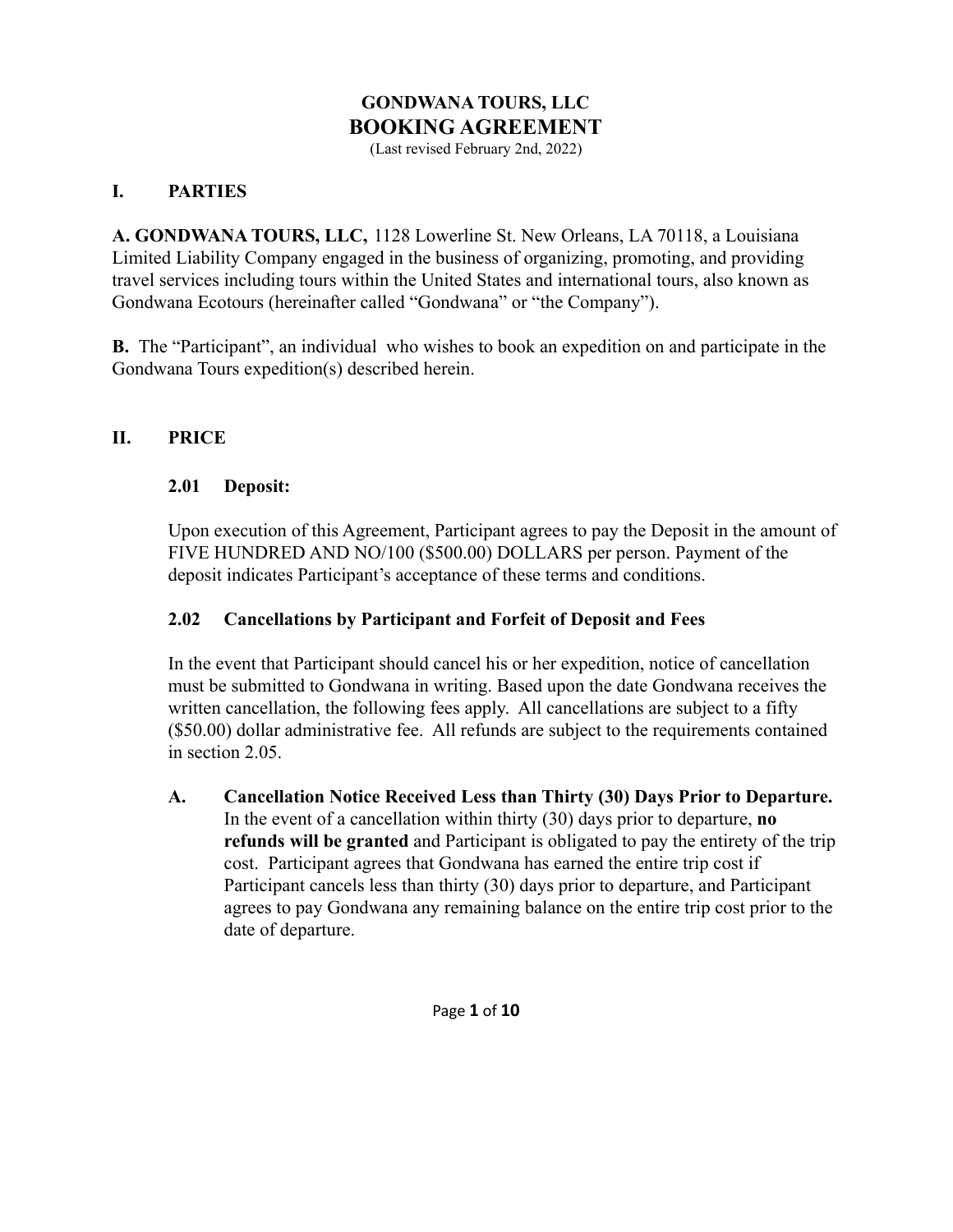- **B. Cancellation Notice Received Less than Ninety (90) but More than Thirty (30) Days Prior to Departure.** Participant agrees that fifty (50%) of the total trip cost is forfeited if Participant cancels less than ninety (90) days prior to departure but more than thirty (30) days prior to departure. In the event of a cancellation within ninety (90) days prior to departure, but before thirty (30) days prior to departure, and Participant timely requests a refund of other costs paid, Gondwana agrees to return all funds received **less** fifty (50%) of the total trip cost.
- **C. Cancellation Notice Received More than Ninety (90) Days Prior to Departure.** In the event of a cancellation prior to ninety (90) days before departure, and Participant timely requests a refund of Deposit and any other payments made towards trip costs, Gondwana agrees to return all funds received including Deposit and any other payment towards trip costs, **less** the five hundred (\$500.00) dollar deposit. Participant agrees that if Participant cancels more than ninety (90) days prior to departure, that Gondwana has earned the five hundred (\$500.00) dollar deposit.
- **D. Thirty (30) Day Period to Cancel for Trips Booked More than One Hundred Twenty (120) Days Prior to Departure - Refund of Deposit Less \$50.00 Administrative Fee.** Only in the event a trip is booked more than one hundred twenty (120) days prior to departure **and** the Participant timely submits cancellation notice and requests a refund of the deposit within thirty (30) days of booking, the Deposit will be refunded, **less** a fifty (\$50.00) administrative fee. For example, if a Participant books a trip 180 days prior to departure, and then changes his mind, he can cancel and request a refund of his Deposit, but the Deposit is only refundable if he does so within thirty (30) days of booking, in this example before 150 days prior to departure. In this example the Deposit would be returned by Gondwana, less the fifty (\$50.00) administrative fee.

## **2.03 Refunds for Cancellations by Participant**

Cancellations and requests for refund made by Participant must be made in writing. All refunds are subject to the requirements contained in section 2.02.

## **2.04 Payment of Balance**

Because Gondwana must make arrangements well in advance of each trip and often must incur nonrefundable costs in preparation for each expedition, Participant understands that the full balance of the trip must be paid in advance. The balance of the expedition cost shall be due ninety (90) days prior to departure. If not timely paid by Participant,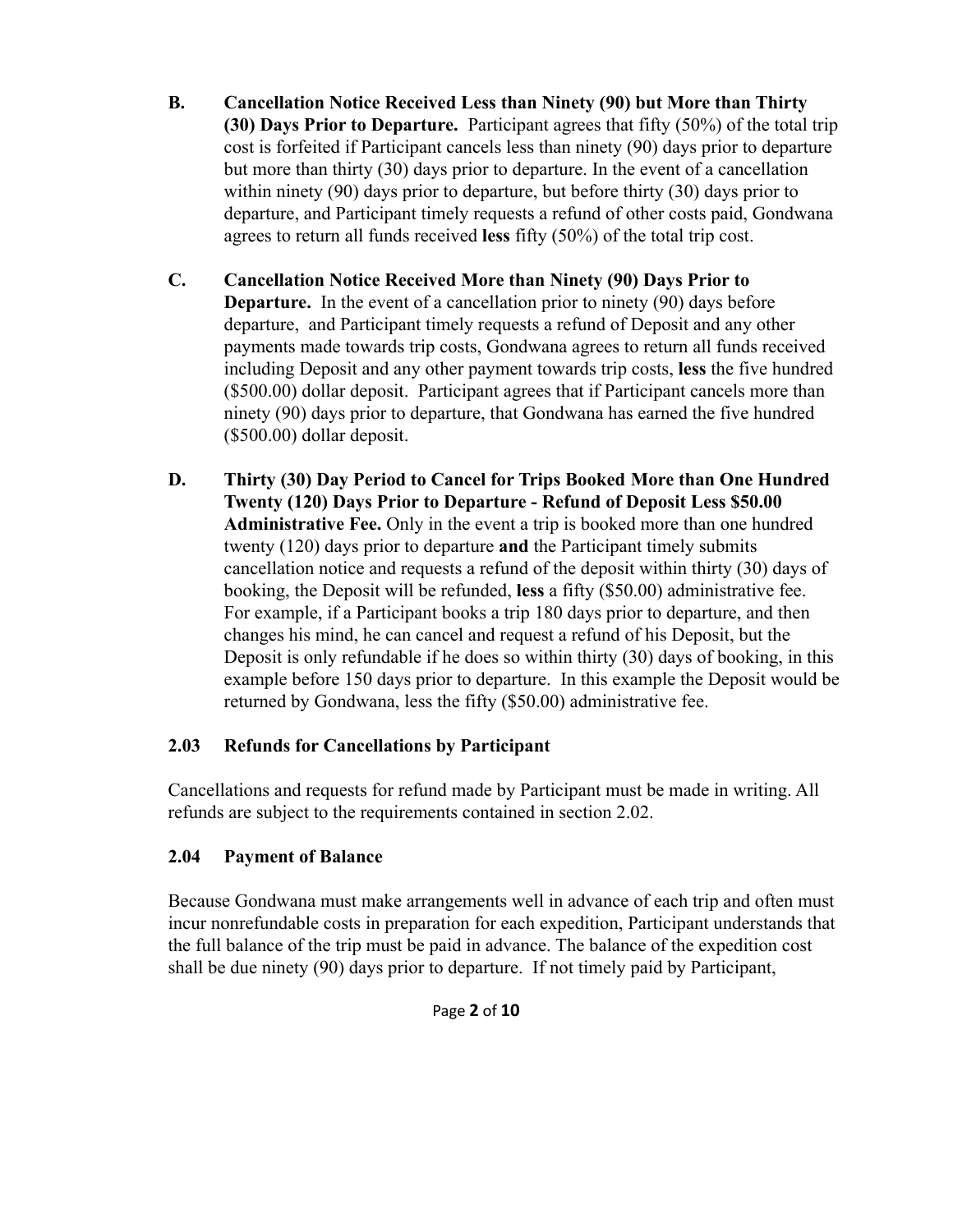Gondwana may cancel Participant's itinerary without further notice and without necessity of returning the Deposit. To secure a reservation on a trip departing within ninety (90) days, payment in full is required at the time of booking.

## **2.05 Cancellation by Gondwana and Flexibility of Arrangements**

- **A.** Participant recognizes that travel including international travel is subject to political situations, meteorological conditions, natural and man-made disasters, safety issues, health epidemics, airline and other provider delays, rescheduling, and cancellations, and any other foreseeable or unforeseeable condition that may arise. In the event that Gondwana determines, in its sole discretion, that an itinerary must be cancelled, delayed, or rescheduled for any reason, Gondwana may cancel the itinerary. In the event that insufficient numbers of participants enroll in any specific itinerary, Gondwana may cancel or reschedule that itinerary. In this event, Gondwana agrees to apply all funds received from Participant to any other available Gondwana itinerary of Participant's choosing or to the rescheduled trip to the same destination, at Participant's option.
- **B.** At any time or due to foreseeable or unforeseen conditions, Gondwana may elect at its sole discretion, either in advance or during a trip, to deviate from the published arrangements in the itinerary and choose substitute arrangements of similar quality; this determination is to be made at Gondwana's sole discretion. Participant agrees and understands that any deviations from published accommodations, meals, activities, providers, or other travel arrangements are made at Gondwana's sole discretion and that Gondwana will owe Participant no refund, reduction in price, or compensation for any such deviation.

## **III. PARTICIPANT TERMS**

## **3.01 Acknowledgment and Assumption of Risks**

Gondwana's expeditions are unique, exotic, and unusual. Gondwana ecotours are designed to wow and educate participants, while helping to sustain local communities and lightening the environmental footprint of travel. Gondwana emphasizes natural experiences. Due to the unique nature of Gondwana's adventure experiences, the unpredictable nature of travel, weather, and environmental factors including wild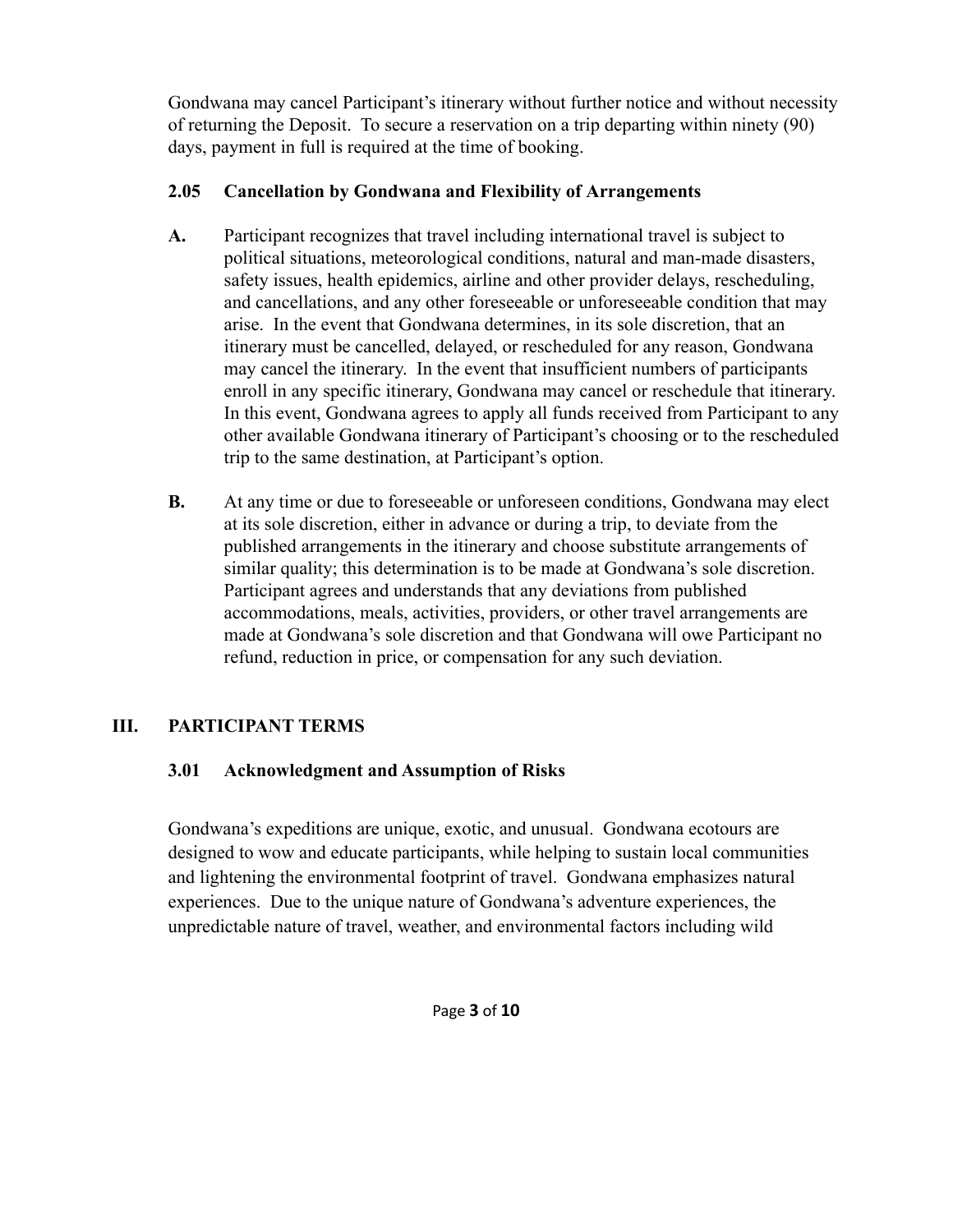animals, there may be more risks encountered by Gondwana participants than might be encountered on a run-of-the-mill vacation.

Participant acknowledges that he or she willfully assumes any and all risks associated with participating in this trip. Without limitation, Gondwana is not responsible for any injury, death, loss, damage to person or property in connection with the trip. Participant agrees not to hold Gondwana, its members, managers, employees, independent contractors, agents and representatives liable for any loss, injury, or damage incurred in the absence of gross negligence.

### **3.02 Physical and Medical Limitations**

Participant is responsible for meeting with his or her physician to discuss the destination, activities, and hazards or risks which may be encountered during the itinerary. Participant is responsible for obtaining any and all immunizations, medications, and any other items which may be needed by Participant based upon his or her conditions. Some itineraries are more physically demanding than others; trip descriptions should be reviewed thoroughly by prospective Participants to determine whether the trip is appropriate for each Participant. Gondwana encourages Participants to prepare physically for the conditions and activities which may be encountered during the trip, such as training for long hikes and breaking in equipment and hiking boots well ahead of departure. Any medical conditions which may limit Participant's ability to participate fully in the itinerary should be disclosed to Company. If a condition arises during the trip, Participant agrees to notify the tour leader immediately.

### **3.03 Travel Documents**

Participant is responsible for obtaining and completing the necessary travel documents, ensuring their sufficiency, and paying any applicable fees therefore, including passports, visas, customs declarations, entry/exit taxes, immunization records, and any other travel documentation which may be required by a destination country. For example, Participant is responsible for verifying that his or her passport is not expired, that it has sufficient blank pages as required by the destination (at least five), and that the passport is not due to expire within the specified time period (at least six months after completion of the trip). Participant must provide his or her passport information to Gondwana at the time of booking for international trips.

### **3.04 Arrangements for Travel to/from Itinerary Start/ End Point**

Participants are responsible for their own travel to the itinerary start point indicated in Gondwana's published materials and are responsible for their own travel from the

Page **4** of **10**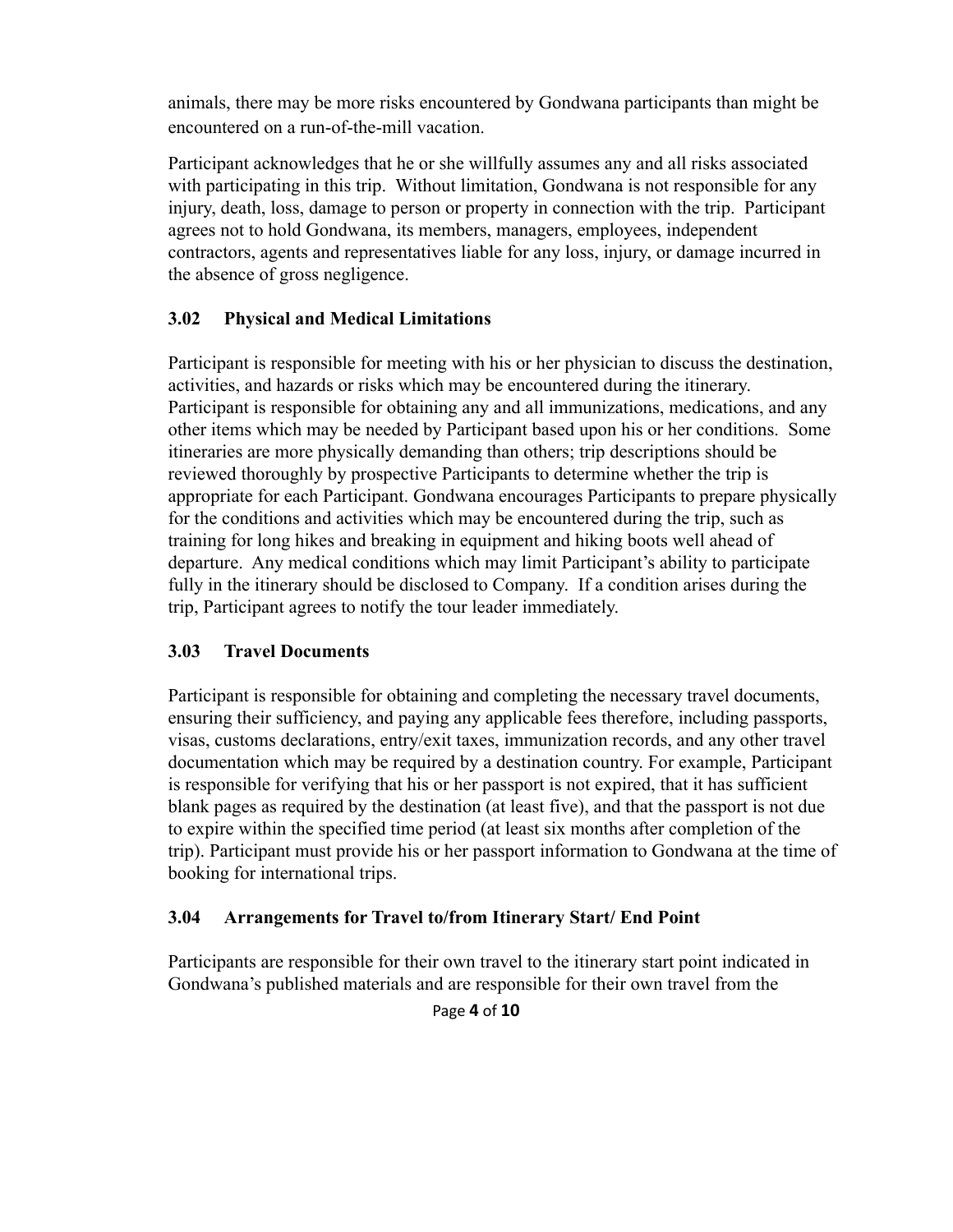itinerary end point to their home destinations. These costs are not included in the "Trip Cost" unless expressly stated. Participants should plan to arrive with sufficient time to make it to the itinerary start point prior to the departure time. In the event that Participant is delayed for any reason, Gondwana has no obligation to wait for Participant to arrive in order to begin the trip, and Participant is responsible for his/her own change fees, overnight expenses, lodging, meals, transportation costs and arrangements to meet up with the group. No refunds or reductions will be issued for any portion of the trip missed or costs incurred due to Participant being delayed in traveling to the itinerary start point for any reason.

#### **3.05 Participant's Responsibility for Safety, Health, and Equipment**

- **A.** Gondwana recommends that all Participants obtain travel, health, and medical evacuation insurance, which are recommended protections for Participant. Participant is responsible for obtaining these protections for him/her self at adequate levels. If Participant chooses not to follow these recommendations, this decision is Participant's own decision and is made at Participant's own risk; Gondwana shall not be responsible for this decision or any resulting damages. No refunds beyond those described in the cancellation policy herein will be granted.
- B. Participants should visit [www.cdc.gov](http://www.cdc.gov) to review any required or recommended inoculations, medicines, and/or other treatments for their destination. For the wellbeing of all Participants, Gondwana Ecotours has the right to adjust its immunization and/or virus testing policies based on the then current requirements and recommendations of relevant international, federal, state, and local authorities and advisors. Changes to these policies will not justify cancellations or refunds outside of the cancellation provision at Section 2.02 of this agreement.

Gondwana recommends that each Participant consult with his or her physician regarding the Participant's travel plans, to determine Participant's fitness to participate, and discuss required inoculations and/or those recommended by Participant's physician and any other medications such as malaria prophylactics or travelers's diarrhea prescriptions. Participant is responsible for his or her own medical decisions and abiding by his or her Physician's recommendations and/or obtaining any required or recommended inoculations or medications prior to travel to the destination at Participant's cost. Participant is responsible for discussing his or her travel plans with his or her physician and following any recommended precautions; Gondwana is not responsible for Participant's own medical decisions or conditions.

Page **5** of **10**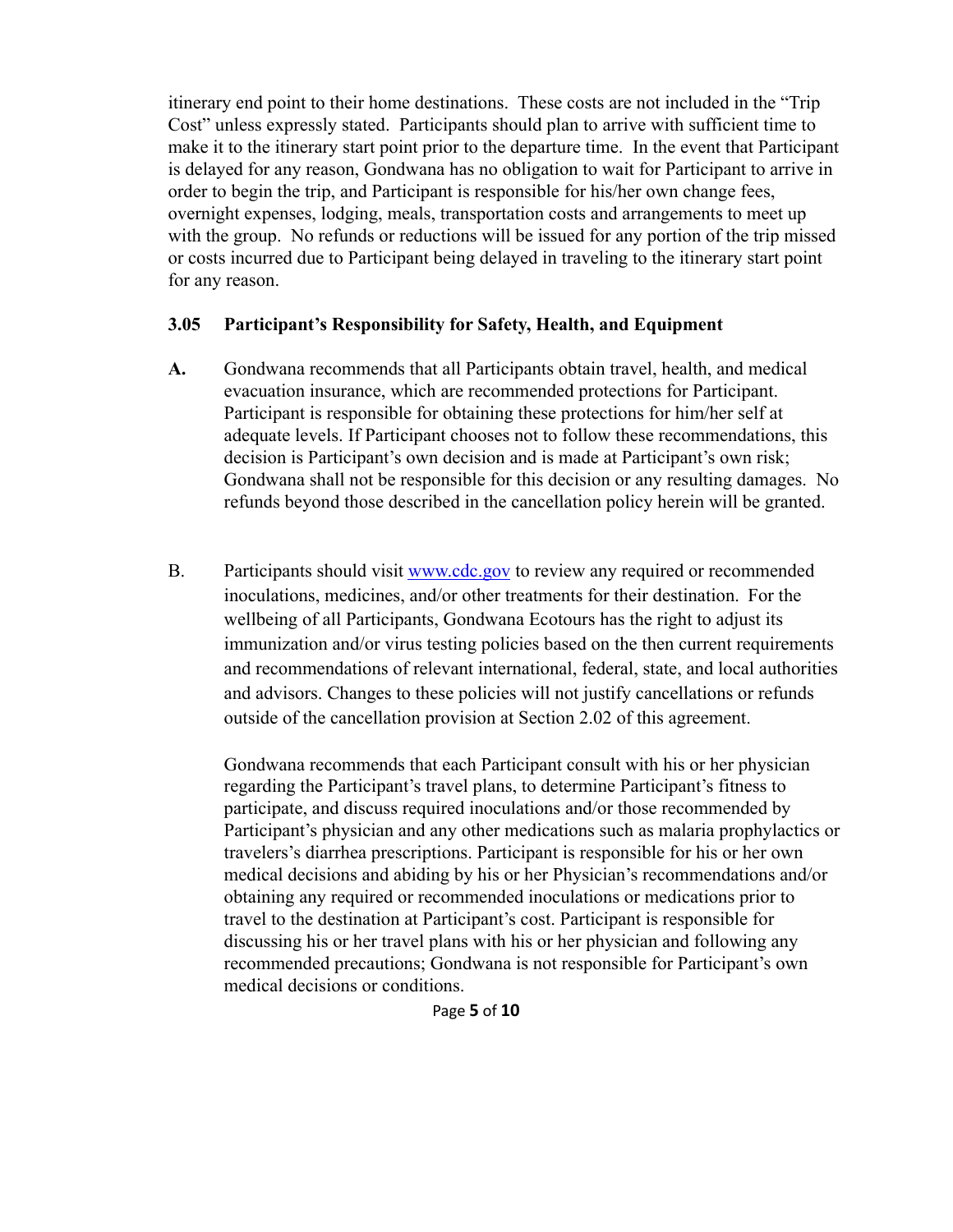- **C.** In the event that Participant becomes physically or mentally incapable of continuing with an itinerary, or in the event that Gondwana at its sole discretion determines it is necessary to make arrangements for Participant to leave the expedition to receive medical or mental health care, or if Participant is arrested or detained by law enforcement during the expedition, or proceeds with a course of action which would be considered illegal under the laws of the United States or the country in which the expedition occurs, Gondwana may terminate Participant's participation in the expedition without necessity of providing any refund.
- **D.** In the event Participant's participation is terminated for any reason including those listed in Section C above, or in the event of medical emergency requiring arrangements for care, Participant agrees to make any such arrangements that may be necessary and to pay all costs for such arrangements at the time of service or purchase. Only in the extraordinary event that Participant is physically or mentally incapable of doing so, or if required by the care provider, shall Gondwana incur any such costs up front for Participant's benefit. In the event that Participant cannot or will not make such arrangements, Participant agrees that Gondwana may make such arrangements on Participant's behalf as may be necessary in Gondwana's sole discretion, and Participant agrees to indemnify Gondwana Tours and be responsible for the cost of any arrangements made on Participant's behalf. Any such costs paid by Gondwana shall be reimbursed by Participant within thirty (30) days, and any unpaid amounts after thirty (30) days shall be subject to interest at the rate of twelve (12%) percent per annum, with Participant additionally responsible for any attorneys fees or costs incurred in collection thereof. Gondwana shall not be responsible for these costs, nor shall Gondwana be held responsible for any other claims connected to termination of Participant's participation. Participant assumes all risks by participating and agrees to assume the responsibility of his or her acts, indemnifying and holding Gondwana harmless for all damages, attorney fees, and costs.
- **E.** Participant is responsible for bringing and carrying his or her own equipment and gear and packing appropriately for the destination, with the exception of any items which are listed as being provided in Gondwana's published materials regarding the trip. Gondwana will offer packing suggestions for the itinerary, however Participant is responsible for ensuring his/her own comfort by researching what he or she may need for the planned activities in that destination and packing appropriately and bringing sufficient gear. Gondwana is not responsible for loss, theft, damage, or destruction of any item that Participant brings or purchases on the trip. In some instances, luggage weight or size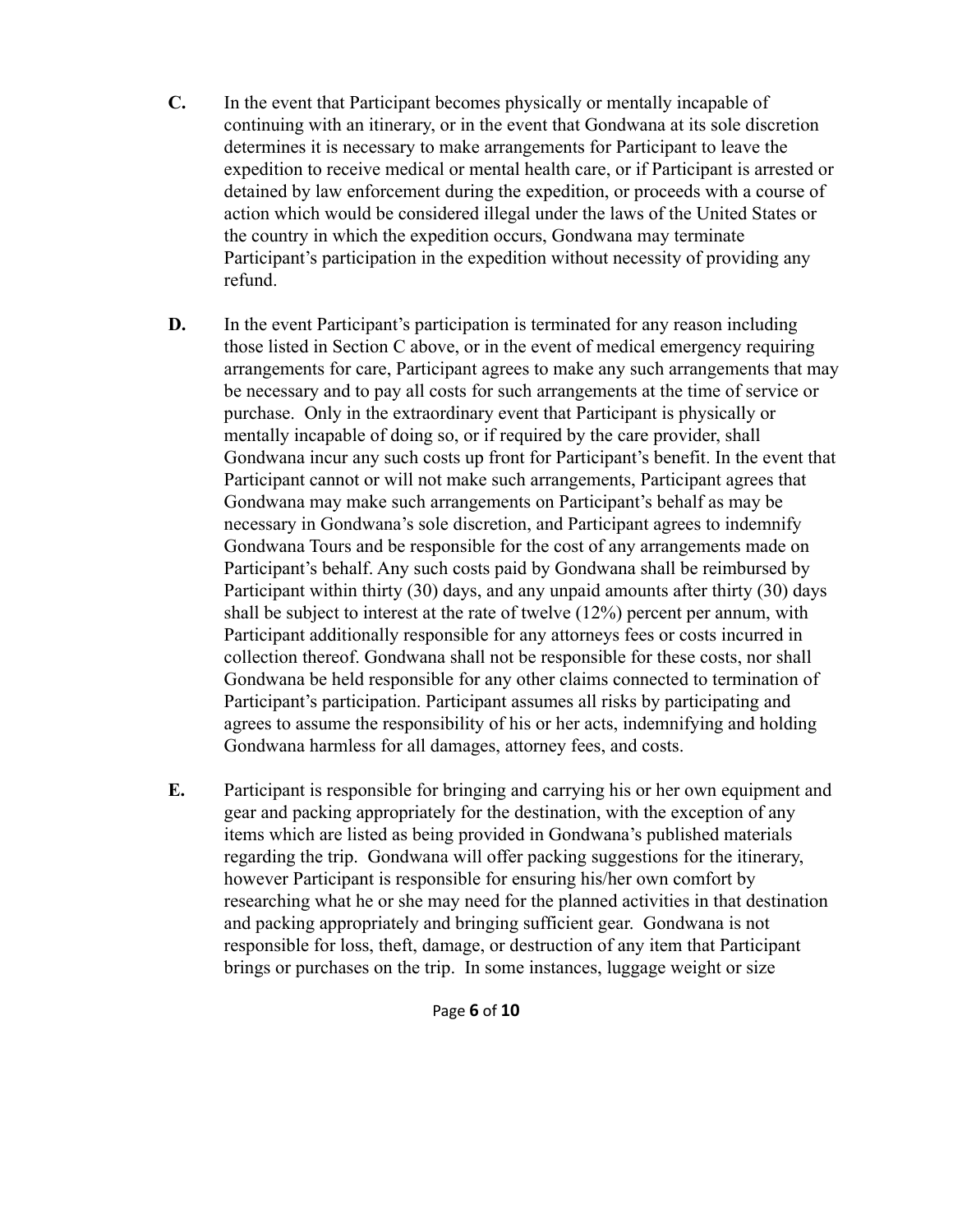restrictions will apply, and these restrictions will be communicated to Participants in advance; failure to comply with these restrictions will be at Participant's expense.

#### **3.06 Compliance with Laws**

Participant agrees to comply with all U.S. as well as destination country Federal, State and local regulations and laws, and any other applicable laws. Any criminal, illegal, tortious (intentional or unintentional), negligent, fraudulent, or otherwise improper or inappropriate actions taken by Participant are expressly deemed to be his/her own actions for his/her own benefit, are not in any way the responsibility of Gondwana, with Participant agreeing to indemnify and hold harmless Gondwana, and absolving the Company and its principals, managers, officers, employees, and partners of all liability, vicarious or otherwise. Participant agrees that Gondwana may terminate Participant's participation in the itinerary without compensation or refund if Participant takes such actions.

## **IV. GENERAL DUTIES AND RESPONSIBILITIES OF PARTICIPANT**

In addition to the foregoing provisions, the parties also agree that Participant shall:

- **4.01** Pay Gondwana the agreed-upon deposit as well as the remaining balance of the trip cost, at the agreed-upon time, as herein described.
- **4.02** Provide any required information to Gondwana including personal information necessary for Gondwana to make travel and other arrangements, and including Participant's independent travel itinerary including flight information, for arrival at the beginning of the itinerary.
- **4.03** Make travel arrangements and be responsible for Participant's travel expenses for travel to the beginning point of the itinerary or return from the end point of the itinerary, and for any expenses incurred by Participant before, during, or after the trip. Gondwana shall not be responsible for Participant's expenses for any items not listed as included in the itinerary description including but not limited to meals, alcohol, upgrades, extra excursions, purchases made during travel, or any other expenses incurred.
- **4.04** Participant assumes all risks by participating and agrees to assume the responsibility of his or her acts, indemnifying and holding Gondwana harmless for any and all damages, attorney fees, and costs. Any criminal, illegal, tortious (intentional or unintentional), negligent, fraudulent, or otherwise improper or inappropriate actions taken by Participant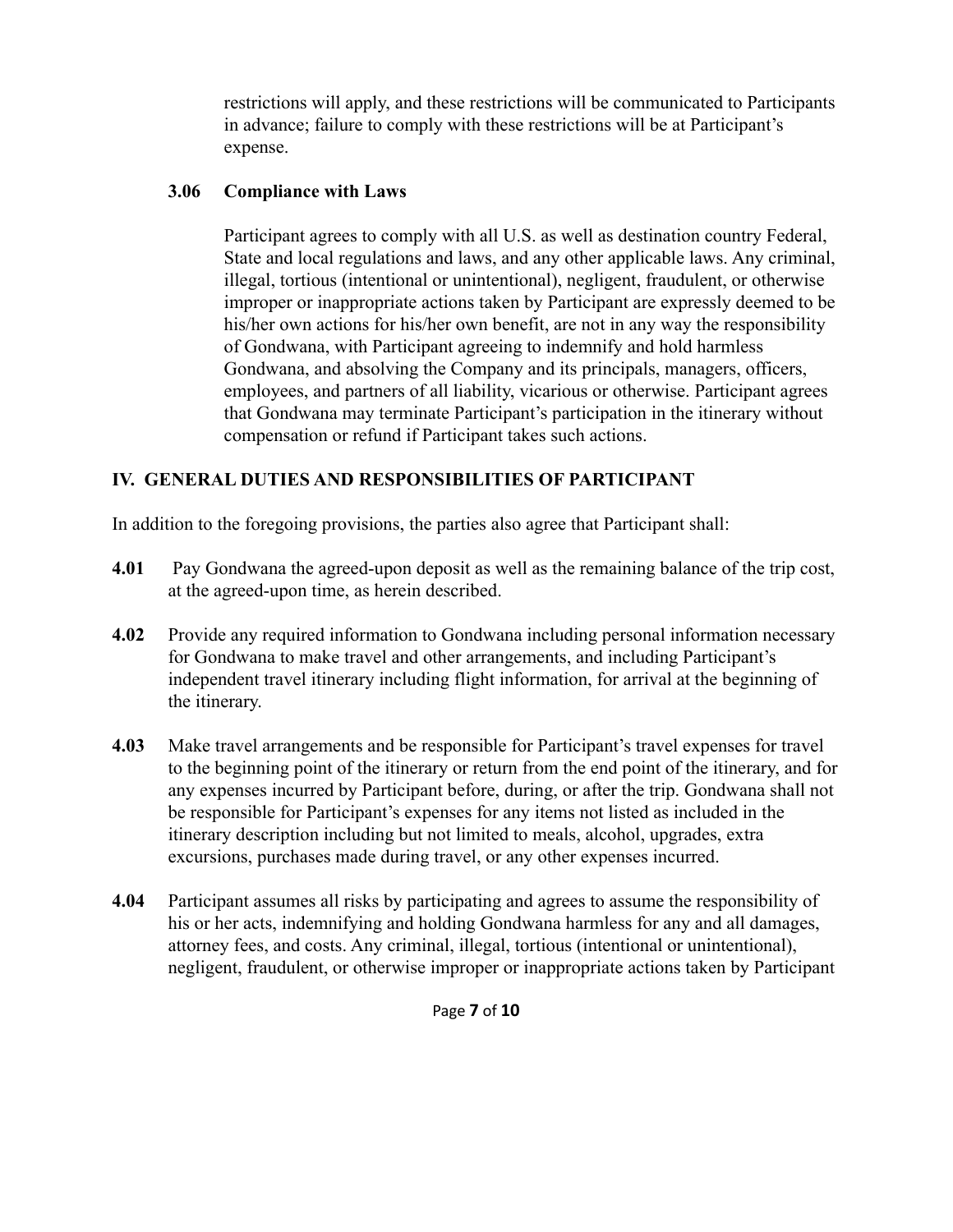are expressly deemed to be his/her own actions for his/her own benefit, are not in any way the responsibility of Gondwana, with Participant assuming all liability therefore and agreeing to indemnify and hold harmless Gondwana, and absolving the Company and its principals, managers, officers, employees, subcontractors, providers, and partners of all liability, vicarious or otherwise, to any person or property, including but not limited to other participants.

**4.05** Participant agrees not to use any Gondwana proprietary information, including but not limited to any information provided to Participants in Gondwana communications or materials, media including photography and video, pricing information, forms, business model and marketing tactics, other participants' contact information, and any other business information and proprietary ideas, plans, strategy, systems and forms of Gondwana which Participant may acquire before, during, or after the expedition, but which proprietary information is not widely available for public use, for his or her own financial gain or in pursuit thereof.

#### **V. OTHER TERMS**

- **5.01** All of the terms, covenants, agreements and conditions herein shall be binding upon all of the parties hereto, and their respective heirs, executors, administrators, and assigns.
- **5.02** This Contract shall be governed by the laws of the State of Louisiana in all respects.
- **5.03** The parties agree that disputes under this Agreement are to be settled by binding arbitration, that Gondwana and Participant will have opportunity to be present and submit evidence in any arbitration, and that the following arbitrator and location selected by the arbitrator are hereby agreed upon by all parties:

Except as otherwise expressly set forth herein, any controversy or dispute arising out of or relating to this Agreement, or the breach of this Agreement, shall be settled by binding arbitration with retired Judge Frederick Steve Ellis, 2406 Laurel Street, New Orleans, Louisiana 70130, (985) 264-2147. In the event that Judge Frederick Steve Ellis is unable or unwilling to arbitrate, then retired Judge John W. Greene, 701 Menetre Drive, Covington, Louisiana 70433, (985) 892-6876 shall arbitrate. In the event that Judge John W. Greene is unable or unwilling to arbitrate, then the parties agree to use Michael G. Helm, 832 E. Boston Street, Unit 4, Covington, LA 70433, (985) 867-8667. In the event Michel G. Helm is unable or unwilling to arbitrate, then the parties agree to use a single arbitrator from Mediation Arbitration Professional Systems, Inc. (MAPS), MAPS, Two Lakeway Center, 3850 North Causeway Boulevard,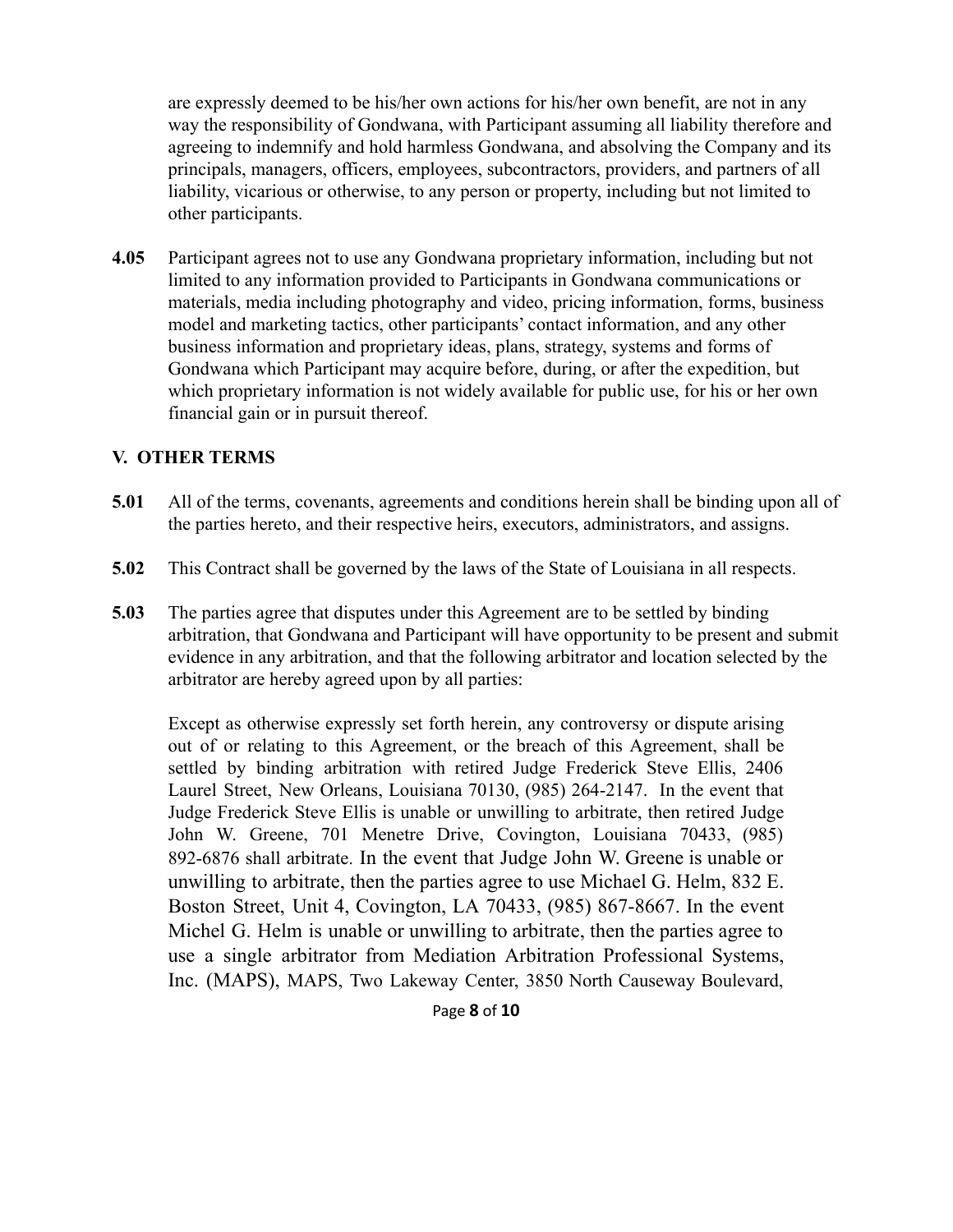Suite 400, Metairie, Louisiana 70002, (504) 831-2141, who shall arbitrate this issue. In the event that MAPS is unable or unwilling to arbitrate, then the parties agree to use a single arbitrator from The American Arbitration Association,13455 Noel Rd, Dallas, TX 75240, (972) 702-8222, who shall arbitrate the issue. The arbitrator's decision shall be final and binding on all parties. Said decision shall be non-appealable and may be enforced by entry in the 22<sup>nd</sup> Judicial District Court in and for the Parish of St. Tammany, State of Louisiana, the venue selected by the parties. The arbitrator shall determine who shall bear the ultimate cost (including attorney's fees). In the event judicial intervention is needed, the parties do hereby specifically and affirmatively provide for the use of injunctive relief to require the use of this arbitration provision, and to protect the status quo. In the event judicial intervention is needed, the parties do hereby agree to litigate in the 22<sup>nd</sup> Judicial District Court in and for the Parish of St. Tammany, State of Louisiana, the venue selected by the parties.

- **5.04 Counterparts and Electronic Signatures.** This Agreement may be executed in two or more counterparts, at different times and/or places, and it shall not be necessary that the signatures of all parties hereto be contained on any one counterpart hereof; each counterpart shall be deemed an original, but all of which together shall constitute one and the same instrument. The parties agree that electronic signatures may be used on any counterparts hereof, and that the electronically signed document or reproduction thereof shall be deemed an original, for all purposes, admissible into evidence as an original record for all purposes, and that electronic signatures hereon shall be deemed authentic and presumed to be genuine, to the same extent as if it were a manually signed original paper record.
- **5.05 Notice.** All notices required or agreed to be given hereunder by any party shall be in writing unless stated otherwise herein, at the following addresses or such other addresses as provided in writing by one party to the other:

Participant has read Gondwana's recommendations for travel, health, and medical evacuation insurance and understands the importance of these recommended protections. If Participant chooses not to follow these recommendations, this decision is Participant's own decision and is made at Participant's own risk; Gondwana shall not be responsible for this decision or any resulting damages.

Participant is responsible for discussing his or her travel plans with his or her physician and following any recommended precautions. Participant is responsible for obtaining any inoculations or medications recommended by his/her physician prior to travel to the destination at Participant's cost.

Page **9** of **10**